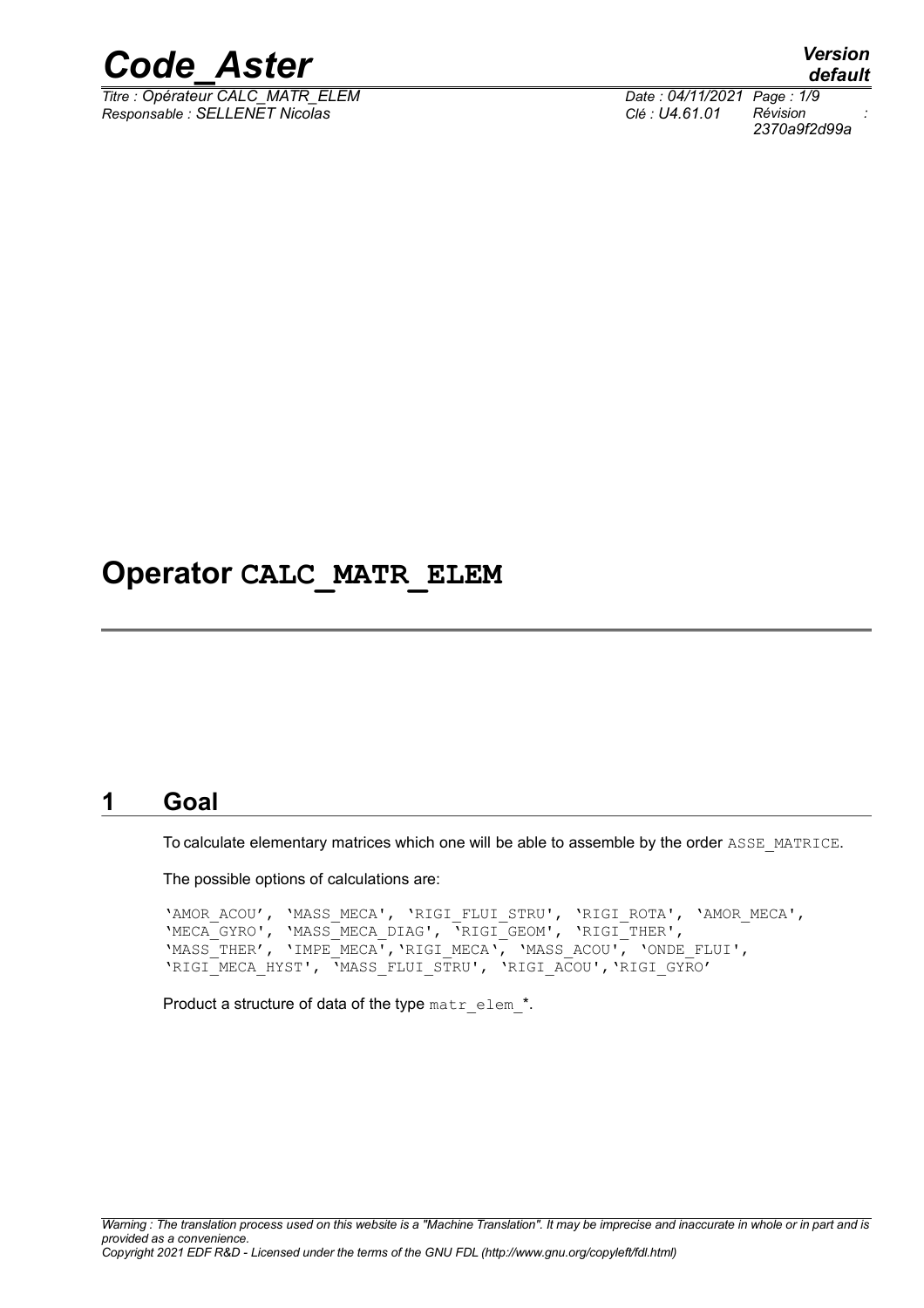*Titre : Opérateur CALC\_MATR\_ELEM Date : 04/11/2021 Page : 2/9 Responsable : SELLENET Nicolas Clé : U4.61.01 Révision :*

*2370a9f2d99a*

### **2 Syntax**

mel  $[matrix$ elem \*] = CALC MATR ELEM  $($  /  $\bullet$  OPTION = 'RIGI\_MECA',<br> $\bullet$  MODEL = Mo,  $\bullet$  MODEL = Mo, [model] **♦** CHAM\_MATER = chmat, [cham\_mater] ◊ CARA\_ELEM = caract , [cara\_elem]  $\Diamond$  MODE\_FOURIER = / nh , [I] / 0 , [DEFECT]  $\begin{array}{ccc} \cdot & \cdot & \cdot & \cdot & \cdot \\ \cdot & \cdot & \cdot & \cdot & \cdot \\ \cdot & \text{LOAD} = & 1 \text{ char} \text{ }, & \text{[1 char meca]} \end{array}$  $\Diamond$  CALC ELEM MODELE = / 'YES' , [DEFECT]  $/$  'NOT' ◊ GROUP\_MA = lgma, [l\_gr\_maille]  $/ \rightarrow$  OPTION =  $/$  'MASS MECA', / 'MASS MECA DIAG',  $\bullet$  MODEL = Mo,  $\qquad \qquad \overline{\qquad}$  [model] ◊ CHAM\_MATER = chmat, [cham\_mater]  $\sqrt{4}$  LOAD = tank , [char\_meca] ◊ CARA\_ELEM =caract, [cara\_elem]  $\sqrt{Q}$  GROUP MA = lgma,  $[1 \text{ gr}^{\text{small}}]$ / ♦ OPTION = 'RIGI\_GEOM',  $\bullet$  MODEL = Mo,  $[\text{model}]$ ◊ CARA\_ELEM = carac, [cara\_elem] ♦ SIEF\_ELGA = sig , [cham\_elem]  $\Diamond$  MODE FOURIER = / nh , [I] / 0 , [DEFECT] / ♦ OPTION = 'RIGI\_ROTA', ♦ MODEL = Mo, [model] ♦ CHAM\_MATER = chmat, [cham\_mater] ♦ LOAD = l\_char, [l\_char\_meca]  $/ \rightarrow$  OPTION = 'AMOR MECA', ♦ MODEL = Mo, [model] ♦ | CARA\_ELEM = carac , [cara\_elem] | ♦ RIGI\_MECA = rigiel , [matr\_elem\_DEPL\_R]  $\sqrt{max_{1} + max_{2}}$  and  $\sqrt{max_{2} + max_{1}}$ ♦ CHAM\_MATER = chmat, [cham\_mater]  $\sqrt{4}$  LOAD = tank, [char\_meca]  $\sqrt{2}$  GROUP MA = lgma,  $[1$ gr maille]  $\angle$   $\leftrightarrow$  OPTION = 'MECA GYRO',  $\bullet$  MODEL = Mo,  $\qquad \qquad$  [model] ◊ CARA\_ELEM = carac , [cara\_elem]  $\bullet$  CHAM MATER = chmat,  $[char]$  $\sqrt{LOAD}$  = tank, [char meca] ◊ GROUP\_MA = lgma, [l\_gr\_maille]  $\sqrt{ }$   $\bullet$  OPTION = 'RIGI GYRO' , ♦ MODEL = Mo, [model] ◊ CARA\_ELEM = carac , [cara\_elem]  $\bullet$  CHAM MATER = chmat,  $\bullet$  [cham\_mater] ◊ LOAD = tank, [char\_meca]

*Warning : The translation process used on this website is a "Machine Translation". It may be imprecise and inaccurate in whole or in part and is provided as a convenience. Copyright 2021 EDF R&D - Licensed under the terms of the GNU FDL (http://www.gnu.org/copyleft/fdl.html)*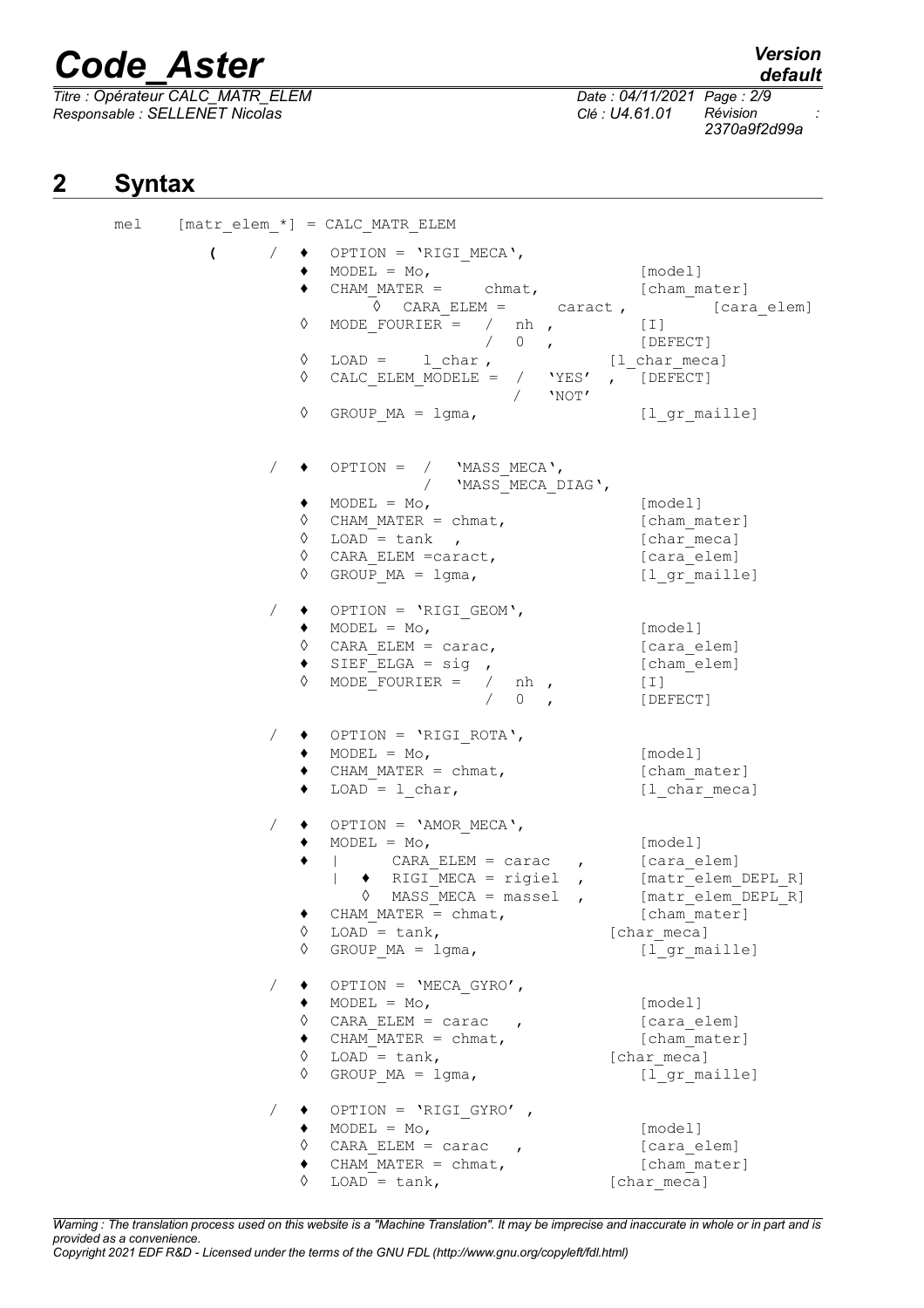*default*

*2370a9f2d99a*

### *Code\_Aster Version Titre : Opérateur CALC\_MATR\_ELEM Date : 04/11/2021 Page : 3/9 Responsable : SELLENET Nicolas Clé : U4.61.01 Révision :* ◊ GROUP\_MA = lgma, [l\_gr\_maille]

/ ♦ OPTION = 'RIGI\_MECA\_HYST',  $\bullet$  MODEL = Mo,  $\overline{\phantom{0}}$  = [model]  $\bullet$  CHAM MATER = chmat,  $[char]$ ◆ LOAD = l\_char, [l\_char\_meca]<br>◆ RIGI MECA = rigiel , [matr elem DEPL R]  $\begin{array}{ll}\n\bullet & \text{RIGI_MECA} = \text{rigiel} \\
\lozenge & \text{GROUP MA} = \text{lgma}, \\
\lozenge & \text{gl gr maille}\n\end{array}$  $\Diamond$  GROUP MA = lgma,  $/ \rightarrow$  OPTION = 'RIGI THER',  $\bullet$  MODEL = Mo,  $\qquad \qquad$  [model] ♦ CHAM\_MATER = chmat, [cham\_mater] ◊ CARA\_ELEM = carac, [cara\_elem]  $\Diamond$  MODE FOURIER = / nh , [I]  $\begin{array}{ccc}\n & 0 & , & [\text{DEFECT}] \\
\text{lchar,} & & [\text{1 char} & \end{array}$ ◊ CHARGE= lchar, [l\_char\_ther]  $/ \rightarrow$  OPTION = 'FARMHOUSE THER', ♦ MODEL = Mo, [model] ♦ CHAM\_MATER = chmat, [cham\_mater] ◊ CARA\_ELEM = carac, [cara\_elem]  $\begin{array}{cccc} \Diamond & \text{MODE\_FOURIER} = & / & \text{nh} & , & \text{[I]} \\ & & / & 0 & , & \text{[DE]} \end{array}$ [DEFECT] / ♦ OPTION = 'RIGI\_ACOU',  $\bullet$  MODEL = Mo,  $\qquad \qquad$  [model] ◆ CHAM\_MATER = chmat, [cham\_mater]<br>
0 LOAD = lchar, [l\_char\_acou]  $\sqrt{10AD} = \text{lchar}$ ,  $/$   $\leftrightarrow$  OPTION =  $/$  'MASS ACOU', / 'AMOR\_ACOU',  $\bullet$  MODEL = Mo,  $[\text{model}]$ ♦ CHAM\_MATER = chmat, [cham\_mater] / ♦ OPTION = 'RIGI\_FLUI\_STRU', ♦ MODEL = Mo, [model] ♦ CARA\_ELEM = carac , [cara\_elem]  $\bullet$  CHAM MATER = chmat ,  $[char]$  $\sqrt{LOAD} = 1$  char, [l char meca] / ♦ OPTION = 'MASS\_FLUI\_STRU', ♦ MODEL = Mo, [model]  $\bullet$  CARA ELEM = carac ,  $\bullet$  [cara elem]  $\bullet$  CHAM MATER = chmat , [cham mater]  $\angle$   $\leftrightarrow$  OPTION =  $\angle$  'IMPE\_MECA', / 'ONDE\_FLUI', ♦ MODEL = Mo, [model]  $LOAD = lchar,$  [l char meca]  $\bullet$  CHAM MATER = chmat ,  $\qquad \qquad$  [cham mater]  $\Diamond$  INST = / tps, [R] / 0.0 , [DEFECT]  $\Diamond$  INCR INST = / incr tps, [R] / 0.0 , [DEFECT] If OPTION 'AMOR ACOU' then  $\lceil$  \*] PRES C

*Warning : The translation process used on this website is a "Machine Translation". It may be imprecise and inaccurate in whole or in part and is provided as a convenience. Copyright 2021 EDF R&D - Licensed under the terms of the GNU FDL (http://www.gnu.org/copyleft/fdl.html)*

**)**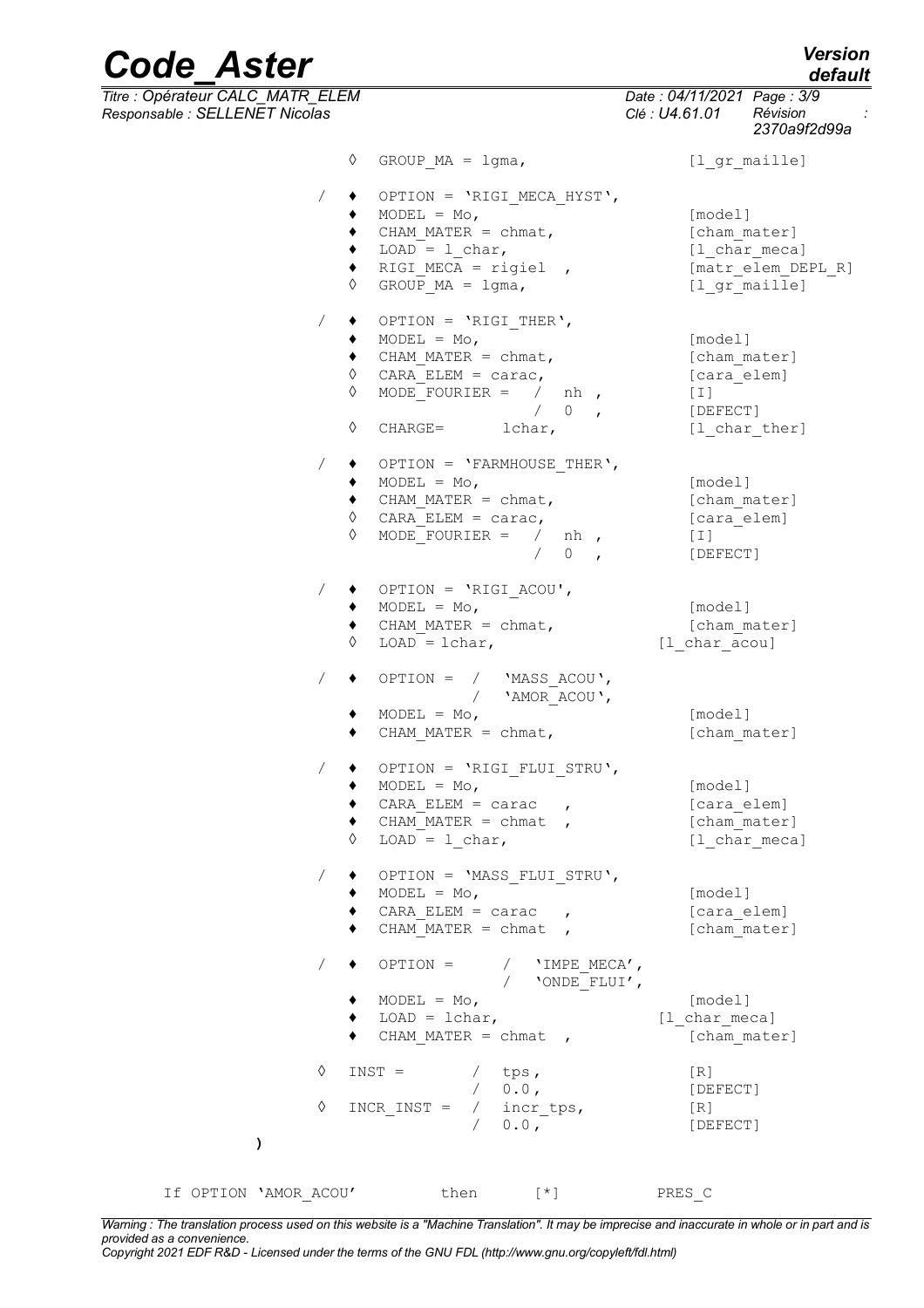# **Code\_Aster** *Version*<br>
Titre : Opérateur CALC\_MATR\_ELEM Date : 04/11/2021 Page : 4/9<br>
Personneable : SELLENET Nicolas CLA LU4.61.01 Révision :

*Titre : Opérateur CALC\_MATR\_ELEM Date : 04/11/2021 Page : 4/9*

| Responsable : SELLENET Nicolas | Clé : U4.61.01 | Révision<br>2370a9f2d99a |  |
|--------------------------------|----------------|--------------------------|--|
| 'AMOR MECA'                    | DEPL R         |                          |  |
| 'MECA GYRO'                    | DEPL R         |                          |  |
| 'RIGI GYRO'                    | DEPL R         |                          |  |
| 'IMPE MECA'                    | DEPL R         |                          |  |
| 'MASS ACOU'                    | PRES C         |                          |  |
| 'MASS FLUI STRU'               | DEPL R         |                          |  |
| 'MASS MECA'                    | DEPL R         |                          |  |
| 'MASS MECA DIAG'               | DEPL R         |                          |  |
| 'ONDE FLUI'                    | DEPL R         |                          |  |
| 'RIGI ACOU'                    | PRES C         |                          |  |
| 'RIGI FLUI STRU'               | DEPL R         |                          |  |
| 'RIGI GEOM'                    | DEPL R         |                          |  |
| 'RIGI MECA'                    | DEPL R         |                          |  |
| 'RIGI MECA HYST'               | DEPL C         |                          |  |
| 'RIGI ROTA'                    | DEPL R         |                          |  |
| 'RIGI THER'                    | TEMP R         |                          |  |
| 'MASS THER'                    | TEMP R         |                          |  |
|                                |                |                          |  |

## *default*

*2370a9f2d99a*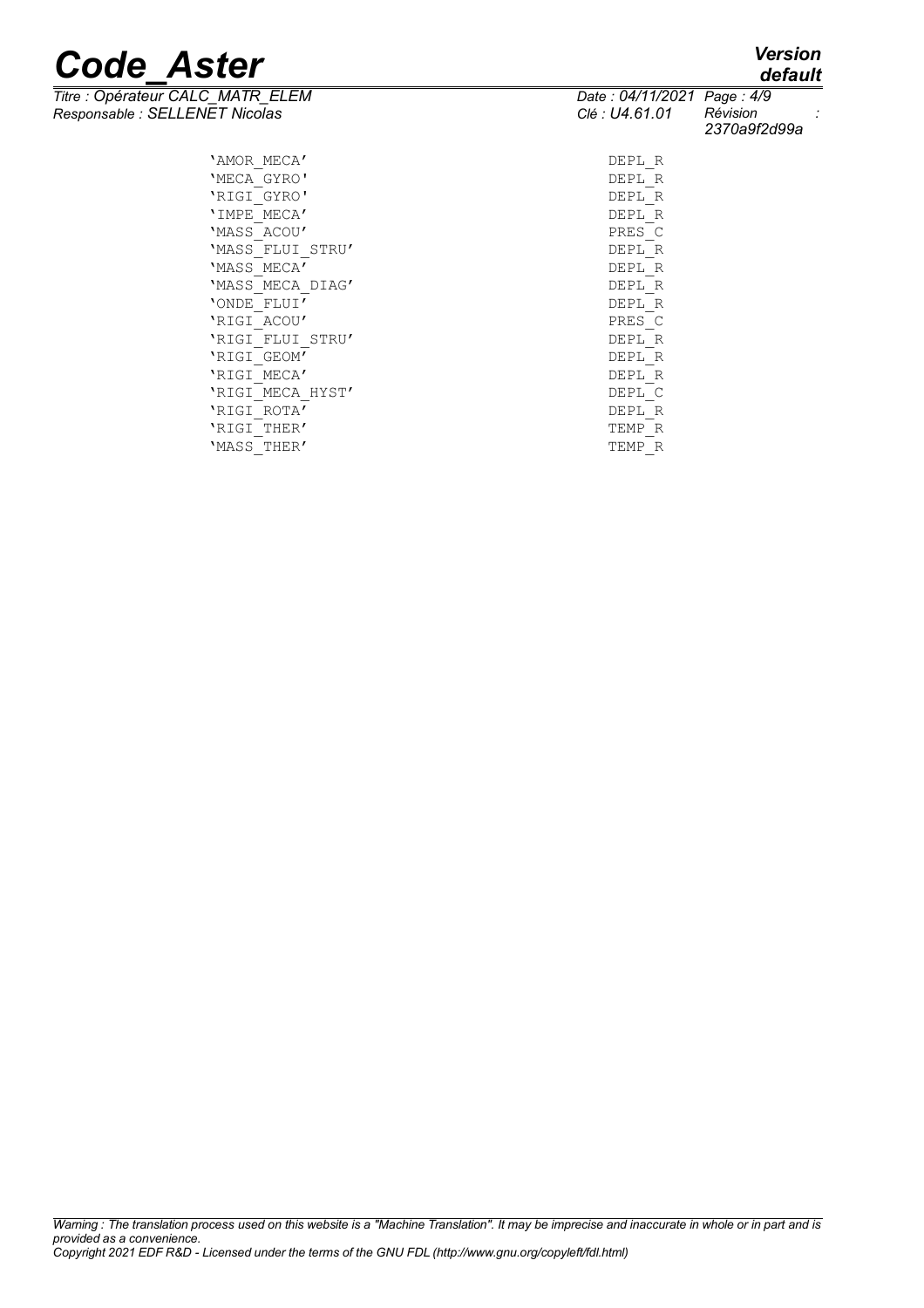*Titre : Opérateur CALC\_MATR\_ELEM Date : 04/11/2021 Page : 5/9 Responsable : SELLENET Nicolas Clé : U4.61.01 Révision :*

*2370a9f2d99a*

### **3 Operands**

#### **3.1 Operand OPTION**

♦ OPTION =

The table which follows gives the list of the matrices calculated by an option as well as the type of element to which the option applies.

This kind of element is given either by the name of the phenomenon having made it possible to define the model, or by the name of the operator having produced the concept load.

| Option            | Phenomenon or<br>operator | <b>Matrix</b>                                                                                                                                                                                                                                |
|-------------------|---------------------------|----------------------------------------------------------------------------------------------------------------------------------------------------------------------------------------------------------------------------------------------|
| 'AMOR MECA'       | MECHANICS                 | Damping of the elements calculated by linear combination<br>of rigidity and the mass [U2.06.03] or by direct assignment<br>for the discrete elements.                                                                                        |
|                   |                           | Damping of the elements of absorbing border pertaining to<br>specific modelings '3D ABSO'<br>ON 'D PLAN ABSO'<br>model Mo and calculated starting from the mechanical<br>affected material.<br>characteristics<br>$E$ , $v$<br>and<br>$\rho$ |
| 'MECA_GYRO'       | MECHANICS                 | Gyroscopic damping [R5.05.07]                                                                                                                                                                                                                |
| 'RIGI GYRO'       | MECHANICS                 | Gyroscopic stiffness [R5.05.07]                                                                                                                                                                                                              |
| 'IMPE MECA'       | MECHANICS                 | Acoustic impedance of the surface elements belonging to<br>modelings '3D FLUIDE'<br>Or '2D FLUIDE'<br>model Mo<br>$[U4.53.11]$ .                                                                                                             |
| 'MASS FLUI STRU'* | MECHANICS                 | Mass of the elements of the model Mo with taking into<br>account of the fluids external and intern with the structure<br>and coefficient of containment.                                                                                     |
| 'MASS MECA'       | MECHANICS                 | Mass of the elements of the model Mo.                                                                                                                                                                                                        |
| 'MASS_MECA_DIAG'  | MECHANICS                 | Mass (diagonal) of the elements of the model Mo.                                                                                                                                                                                             |
| 'ONDE FLUI'       | MECHANICS                 | Acoustic impedance of the surface elements of the model<br>belonging<br>modelings<br>'3D FLUIDE'<br>to<br>Mo<br>and<br>'2D FLUIDE'.                                                                                                          |
|                   |                           | This impedance corresponds to the influence of a<br>harmonic incidental wave of pressure [U4.53.11].                                                                                                                                         |
| 'RIGI FLUI STRU'* | MECHANICS                 | Rigidity of the elements of the model Mo with taking into<br>account of the fluids external and intern with the structure<br>and coefficient of containment.                                                                                 |
| 'RIGI GEOM'       | MECHANICS                 | Geometrical rigidity of the elements of the model Mo.                                                                                                                                                                                        |
| 'RIGI MECA'       | MECHANICS                 | Reality part of the Rigidity of the elements of the model<br>Mo.                                                                                                                                                                             |
|                   | AFFE CHAR MECA            | Matrix associated with the multipliers with Lagrange with<br>lchar.                                                                                                                                                                          |
| 'RIGI MECA HYST'  | MECHANICS                 | Rigidity complexes elements of the model. Calculée by the<br>multiplication by a complex number of rigidity reality<br>[U2.06.03] or by assembly of the realities parts and<br>imaginary of rigidity of a viscoelastic material.             |
|                   | AFFE CHAR MECA            | Matrix associated with the multipliers with Lagrange with<br>lchar.                                                                                                                                                                          |

*Warning : The translation process used on this website is a "Machine Translation". It may be imprecise and inaccurate in whole or in part and is provided as a convenience.*

*Copyright 2021 EDF R&D - Licensed under the terms of the GNU FDL (http://www.gnu.org/copyleft/fdl.html)*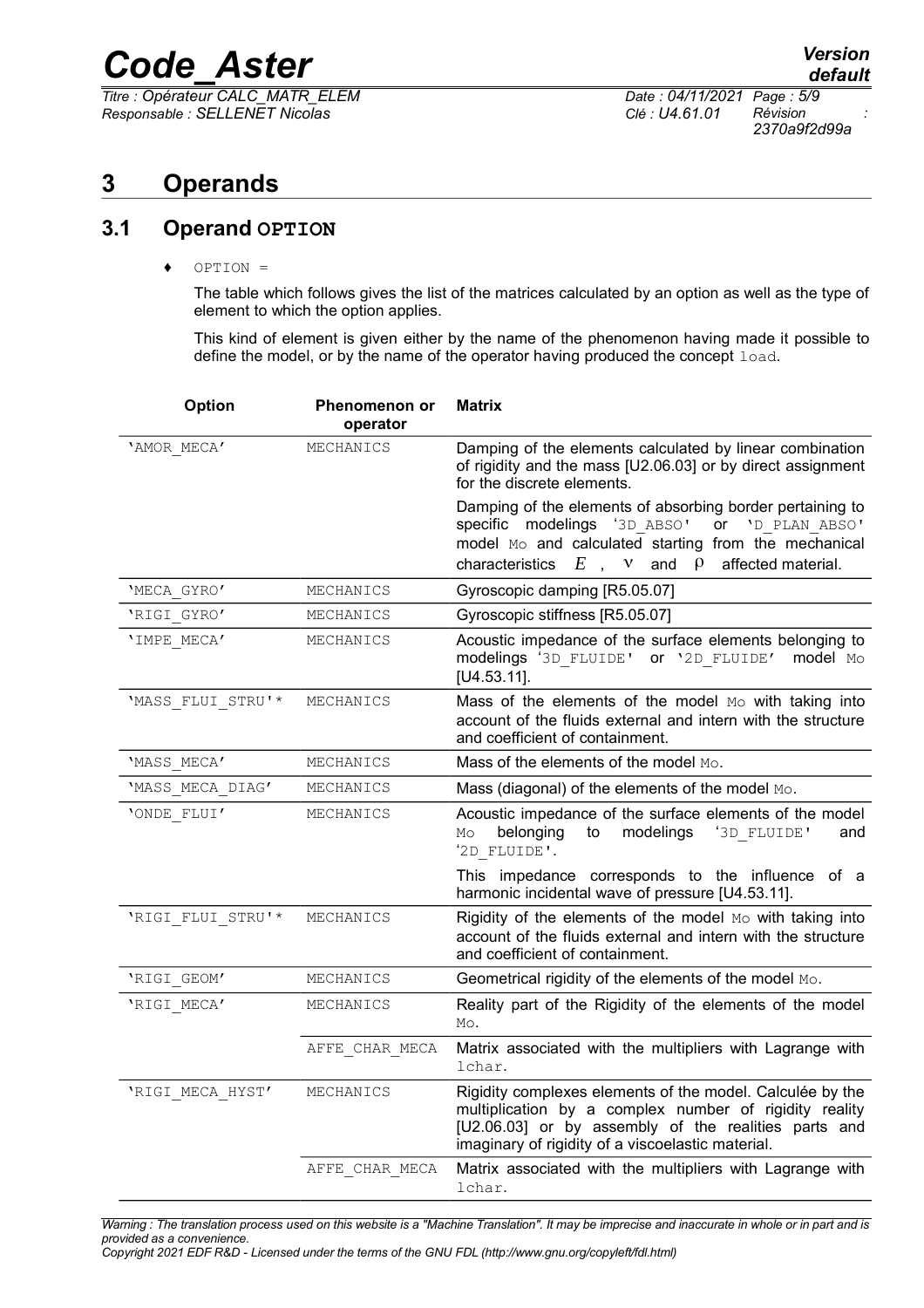*default*

*Titre : Opérateur CALC\_MATR\_ELEM Date : 04/11/2021 Page : 6/9 Responsable : SELLENET Nicolas Clé : U4.61.01 Révision :*

*2370a9f2d99a*

| 'RIGI ROTA' | MECHANICS      | Rigidity of rotation of the elements of the model Mo                |
|-------------|----------------|---------------------------------------------------------------------|
| 'RIGI THER' | THERMICS       | Rigidity of the elements of the model Mo.                           |
|             | AFFE CHAR THER | Rigidity coming from the conditions of exchange from<br>lchar.      |
|             | AFFE CHAR THER | Matrix associated with the multipliers with Lagrange with<br>lchar. |
| 'MASS THER' | THERMICS       | Mass of the elements of the model Mo.                               |
| 'AMOR ACOU' | ACOUSTICS      | Damping of the elements of the model Mo.                            |
| 'MASS ACOU' | ACOUSTICS      | Mass of the elements of the model $M_{\odot}$ .                     |
| 'RIGI ACOU' | ACOUSTICS      | Rigidity of the elements of the model Mo.                           |
|             | AFFE CHAR ACOU | Matrix associated with the multipliers with Lagrange with<br>lchar. |

The marked options \* relate to the resorption of software FLUSTRU:

These two options: 'RIGI\_FLUI\_STRU' and 'MASS\_FLUI\_STRU' allow to calculate the matrices of mass and rigidity (and thus a modal base) for a structure of beam (SEG2) bathed by an external fluid. The relation of behavior of material must be ELAS FLU.

#### **3.2 Operands MODEL / CHAM\_MATER / CARA\_ELEM**

 $MODEL = MO$ 

This operand is used to indicate the elements for which must be carried out elementary calculations: it is pointed out that the finite elements for the majority are defined in the model.

#### There are two exceptions:

- 1) Elements of dualisation of the conditions of DIRICHLET, i.e. elements allowing to impose conditions on the degrees of freedom of displacement in mechanics, degrees of freedom of temperature in thermics and degrees of freedom of pressure in acoustics.
- 2) Nodal loading elements.

These elements are defined in the concepts of the type char meca, char ther or char acou.

One must thus provide the argument  $1 \text{ char}$  for the calculation of the elementary matrices of rigidity: RIGI\_MECA, RIGI\_THER, RIGI\_ACOU, RIGI\_MECA\_HYST.

◊ CHAM\_MATER = chmat

Name of the material field where the characteristics of materials of the elements are defined.

This argument is **almost always necessary**.

In practice, one can do some:

- for the discrete elements whose elementary matrices are defined in the concept cara elem. See AFFE CARA ELEM [U4.42.01],
- for the calculation of rigidities due to the dualisation of the boundary conditions.
- ◊ INST = tps

The argument tps is used when the material characteristics or the loadings depend on time. A rather frequent case is that of a mechanical material depend on the temperature which it even depends on time.

◊ INCR\_INST = incr\_tps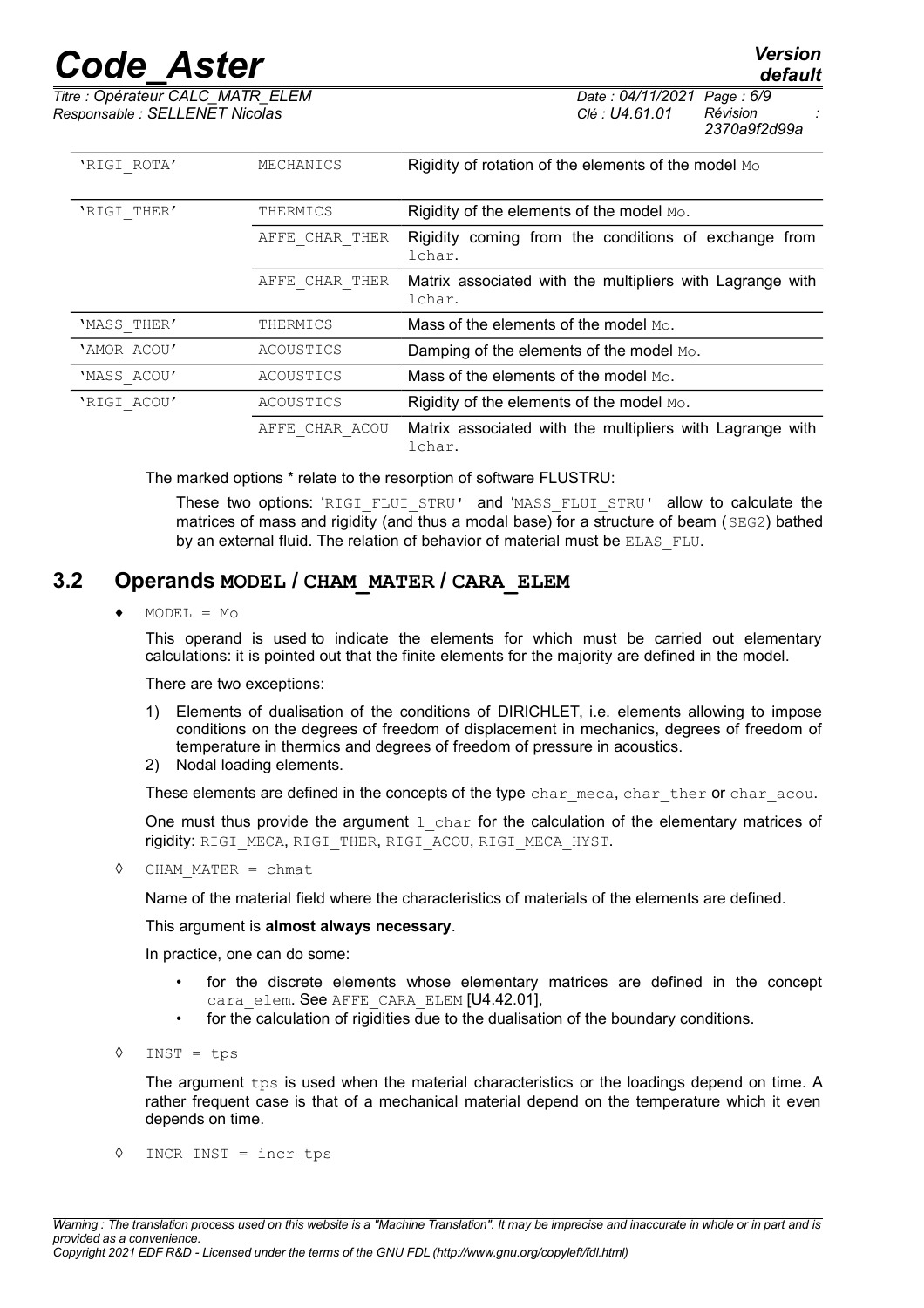*Code\_Aster Version Titre : Opérateur CALC\_MATR\_ELEM Date : 04/11/2021 Page : 7/9*

*Responsable : SELLENET Nicolas Clé : U4.61.01 Révision :*

*default 2370a9f2d99a*

The argument incr tps is used for the option 'MASS THER'. Caution! This value must be different from zero because the calculation of the thermal mass uses a factor which introduces incr\_tps with the denominator!

◊ CARA\_ELEM = carac

Elementary characteristics carac are necessary if there exists in the model of the elements of beam, hull or of the discrete elements or if a reference mark of anisotropy were defined on solid elements (keyword SOLID MASS order AFFE\_CARA\_ELEM).

#### **3.3 Operand LOAD**

◊ LOAD = tank

This operand has several distinct functions:

- 1) To allow the calculation of the matrices of elementary rigidity corresponding to the dualisation of certain boundary conditions of Dirichlet,
- 2) For the option 'IMPE\_MECA' : to give the value of the acoustic impedance of the meshs of the edge,
- 3) For the option 'ONDE  $FLUT$ : to give the value of the pressure of the incidental wave,
- 4) For the option  $\text{VHGI}$  ROTA' : to give the value of the rotation imposed on the model.

#### **3.4 Operand MODE\_FOURIER**

◊ MODE\_FOURIER = / nh

/ 0 [DEFECT]

Positive or null entirety indicating the harmonic of Fourier on whom one calculates the elementary matrices.

#### **3.5 Operand CALC\_ELEM\_MODELE**

◊ CALC\_ELEM\_MODELE = / 'YES' [DEFECT] / 'NOT'

This operand makes it possible to calculate the elementary matrix of rigidity only associated with the macronutrients with the model ( $'NOT'$ ). By default, the matrix is calculated on the whole of the model ('YES').

#### **3.6 Operand GROUP\_MA**

GROUP  $MA = 1$ gma,

This operand makes it possible to calculate the elementary matrices only on the meshs of the groups lgma. The operand is authorized for the options of gyroscopy, RIGI MECA, RIGI\_MECA\_HYST, AMOR\_MECA, MASS\_MECA, MASS\_MECA\_DIAG and MASS\_FLUI\_STRU.

#### **3.7 Operand SIEF\_ELGA (option 'RIGI\_GEOM')**

♦ SIEF\_ELGA = sig

The stress field  $\sin q$  given for the calculation of the option 'RIGI GEOM' must be calculated in theory with the option 'SIEF ELGA' (stress field at the points of Gauss of the elements) (cf orders CALC CHAMP [U4.81.04]). The theory of linear buckling indeed supposes a theory of small elastic displacements.

#### **3.8 Operands RIGI\_MECA and MASS\_MECA (options 'AMOR\_MECA' and 'RIGI\_MECA\_HYST')**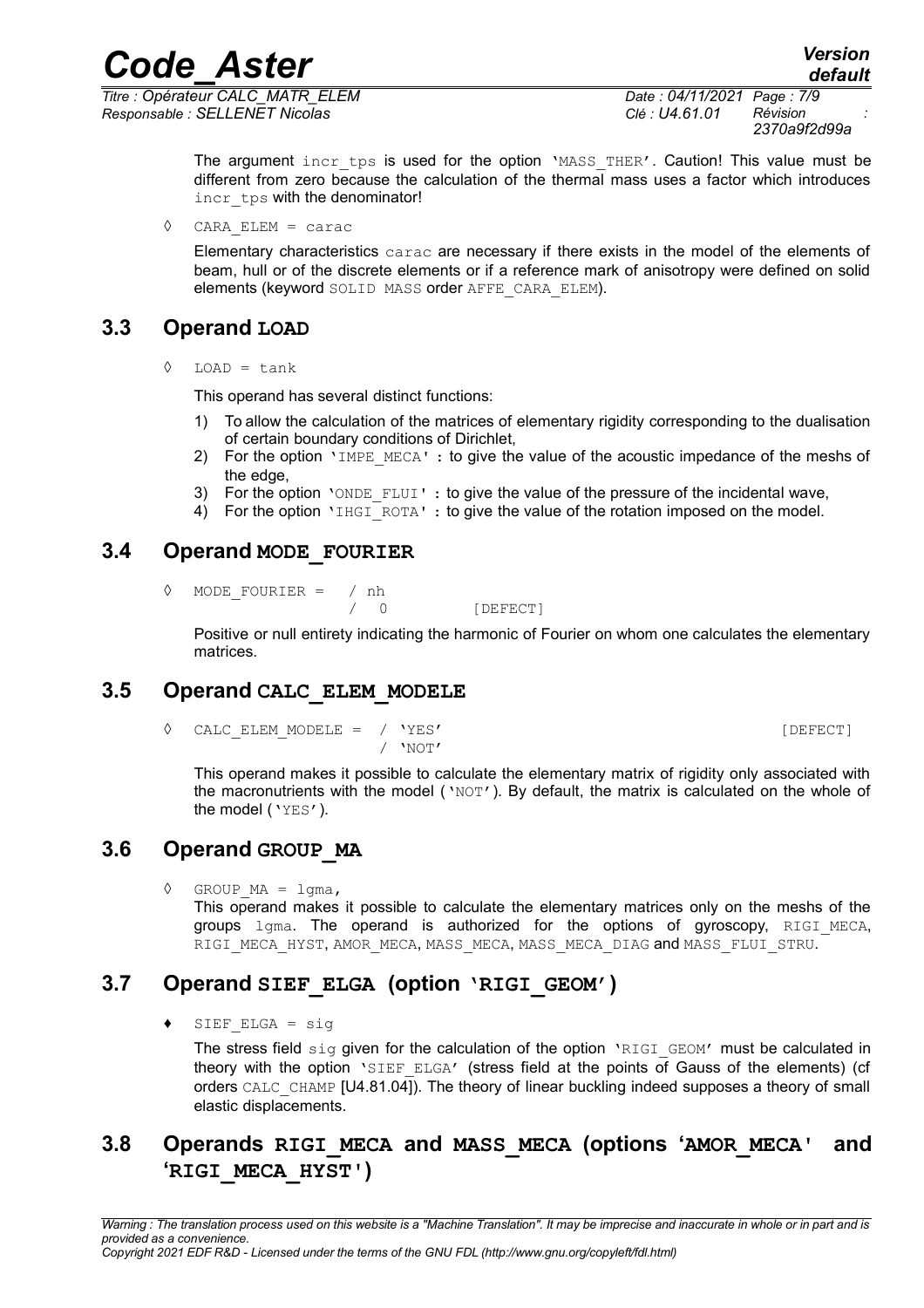*Titre : Opérateur CALC\_MATR\_ELEM Date : 04/11/2021 Page : 8/9 Responsable : SELLENET Nicolas Clé : U4.61.01 Révision :*

*2370a9f2d99a*

*default*

♦ RIGI\_MECA =

Real part of the melementary atrices of rigidity ('RIGI\_MECA') necessary to the calculation of the matrices:

- of damping ('AMOR\_MECA')
- DE hysteretic rigidity by total damping hysteretic ('RIGI\_MECA\_HYST') to see "Note of use of damping and hysteretic rigidity" [U2.06.03].
- of rigidity complexes for viscoelastic materials, the option 'RIGI MECA HYST' calculation the ima partGinaire of the elementary matrix of rigidity and assembles it with the reality part passed in argument of the option.
- ◊ MASS\_MECA =

Elementary matrices of mass ('MASS MECA' or 'MASS MECA DIAG') necessary to the calculation of the matrices of damping ( $\sqrt{\text{AMOR-MECA'}}$ ).

#### **Notice** :

*For the option 'RIGI\_MECA\_HYST' , the result of calculation will contain besides the hysteretic rigidity of the elements of the model, the matrix associated with the multipliers of Lagrange induced by the dualisation with the outputs.*